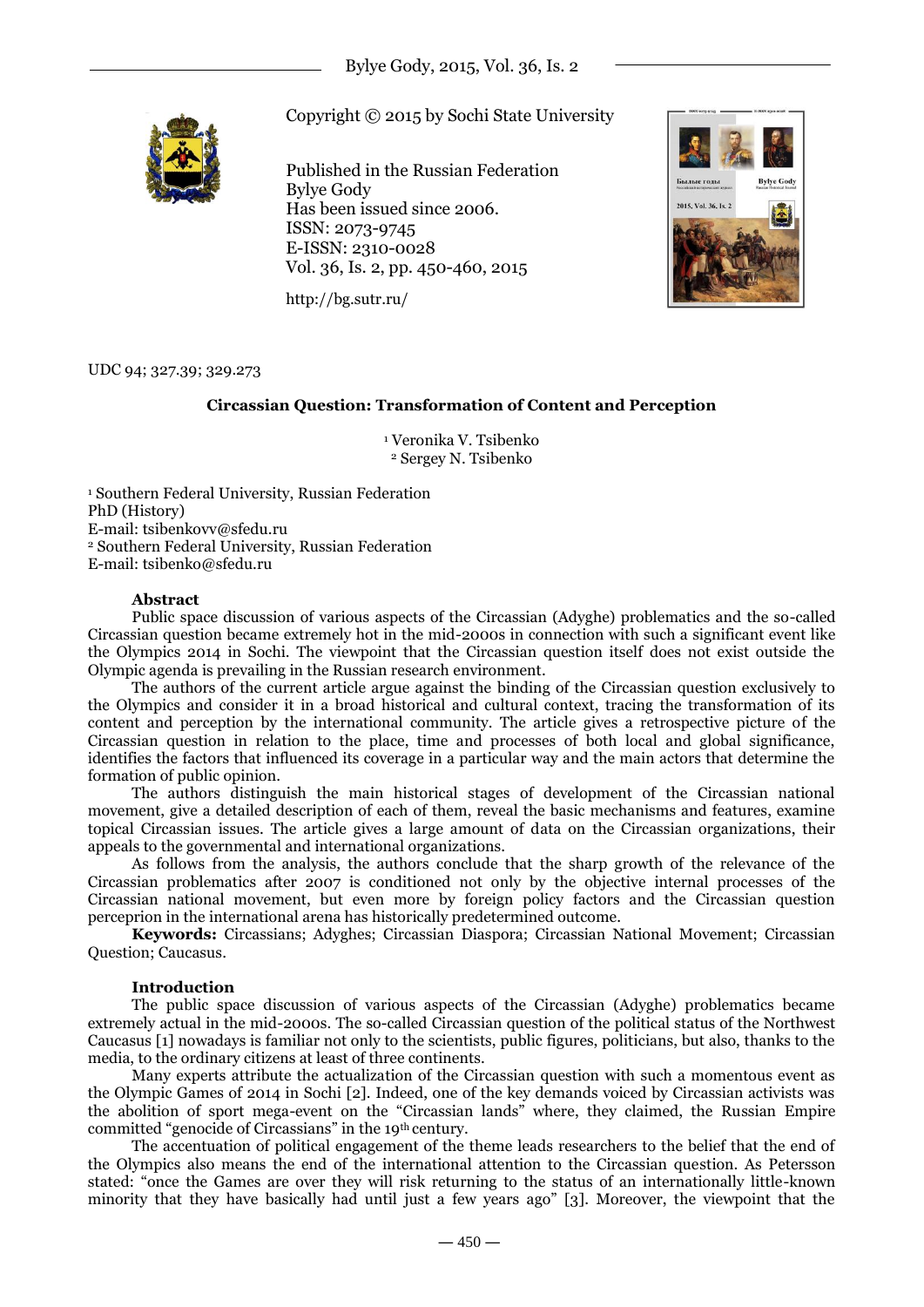Circassian question itself does not exist outside the Olympic agenda is prevailing in the Russian research environment [4]. Research community does not take into account the nearly two-century history of the development of the Circassian question, accompanied by the transformation of its content and perception.

## **Materials and Methods**

The structure of the article is set by an attempt to give the periodization of the phenomena in question, basing on the principle of historicism and using the comparative analysis. Tracing of changes in perception of the Circassian question was made possible due to the use of discourse analysis, and the constructivist approach enabled the identification of the main actors. The study is based on a wide range of materials in Russian, English and Turkish languages, including official documents and public statements by opinion leaders.

## **Discussion**

Although the Circassian national movement and the Circassian problematics as a whole have attracted many researchers, there are still not enough of the objective generalizing works [5] that provide a retrospective picture of the development of the Circassian question in relation to the place, time and processes of both local and global significance. The aim of this paper is twofold – to examine the Circassian question in a broad historical and cultural context and trace the transformation of its perception by the world community. For this it is necessary to identify the factors that influenced the coverage of the Circassian question and the actors that determine the formation of public opinion.

# **Results**

# *The Eastern Question and the Circassian Answer*

The first half of the 19th century marked the emergence of the Circassian question in European agenda. By that time, the balance of geopolitical forces had changed significantly. The Ottoman Empire got, according to the figural expression of the Russian Tsar Nicholas I, the status of the "sick man of Europe", which provoked intense conflicts of interest among the claimants upon the Ottoman legacy. The victory of the Russian Empire in the Russian-Turkish war of 1828-1829 caused the strengthening of its position in the region and in the international arena, making the competition between the great powers even more acute. In the Treaty of Adrianople it was said that "the whole Black Sea coast from the mouth of the Kuban to the pier of St. Nicholas inclusively would abide be in the eternal possession of the Russian Empire".

This opened up new opportunities for Russian trade and led to a serious confrontation with the British Empire, which perceived the presence of Russia in the Black Sea and the Caucasus as a direct threat to its trade interests not only in the Ottoman Empire, but also in Iran and India. The great concern was caused by the growing influence of the Russian Tsar over Mahmoud II, backed by military support that Nicholas I gave to the Sultan in the Turkish-Egyptian war with the former Ottoman vassal Muhammad Ali. The presence of the Russian fleet and 30 thousand soldiers saved Constantinople in 1833 from occupancy by the Egyptian troops. In the same year the Unkiar-Skelessi treaty of peace, friendship and defensive alliance between the two empires was signed, engendering the official protests of England and France.

In this tense atmosphere of the Eastern Question aggravation, the British diplomats' attention was attracted to the possibility of usage of the Northern Caucasus Circassian tribes to counter the advance of the Russian Empire in the region. Construction and maintenance of national liberation movements in the Ottoman Empire territories was a trend of the time, and these developments could be successfully used against Russia. Constantinople became the center of Anglo-Circassian contacts, and the key person in the implementation of these plans was David Urquhart – turkophil and a leading Russophobia propagandist [6;7], a trade mission employee since 1931, and a Secretary of the British Embassy since 1935, who had gained the support of the King William IV himself.

Having experience of participating as a volunteer in the liberation war of Greece, Urquhart in 1834 went to the Circassians, urging them to unite in the fight against the Russians and promising them full support of Britain. He not only made every effort to consolidate disparate Circassian clans and tribal groups, creating for them a unity government, a declaration of independence and the national flag [8], but did everything possible to bring the international attention to the Circassian question.

Urquhart allies were Polish immigrants of Hôtel Lambert, for whom the Circassian question became a way of attracting the major powers for solution of the Polish question, as: "For them it was the most means of likely involving England in a dispute with Russia, which would serve in turn to make the restoration of Polish independence a live issue for the diplomats of Europe" [9]. Together they engaged in propaganda of the Circassian question through newspapers, magazines, and as of 1854 through Foreign Affairs Committees, together planned the creation of the Polish Legion in Circassia [10], together realised ambitious plans on sending Vixen (1836) and Chesapeak (1862) schooners filled with weapons to the Circassians, provoking an open confrontation between Russia and Great Britain [11]. These projects were supported by other Englishmen who were carrying on agitation work among the Circassians, supplying them with weapons, teaching the latest techniques of warfare, creating secret aid societies and so on [12]. The texts of their articles, speeches and memoirs have served as the source for the formation of ideas about the Circassian question in Europe [13].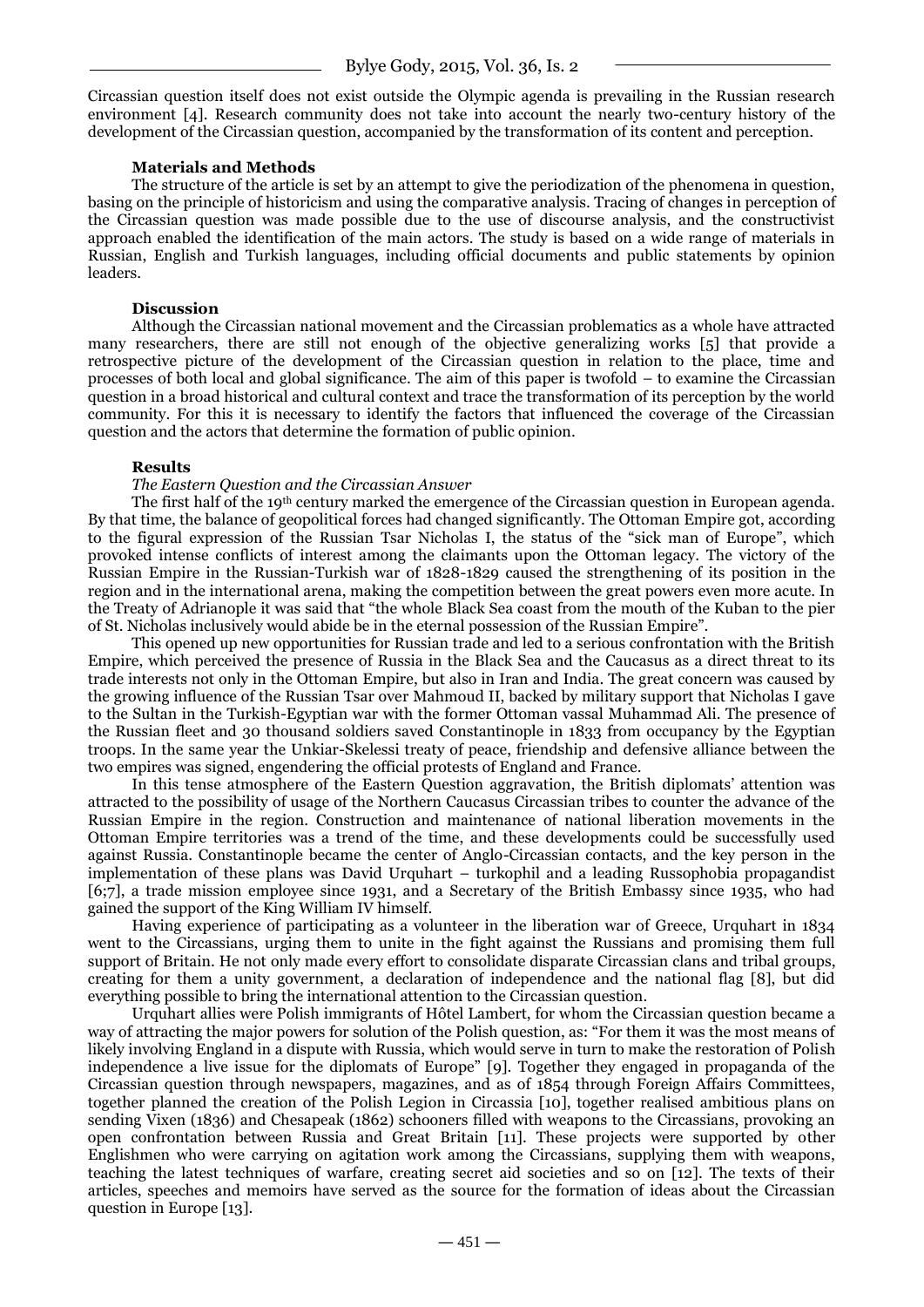However, despite the fact that "At the beginning, the project of unifying Circassians under a single government seemed quite simple and natural" [14], attempts to create a unified Circassia did not bring the expected result. According to Charles King: "For all the desire of outsiders to present the Circassians as a nation-in-the-making, boundaries and territorial control remained blurry at best" [15]. The interest of British elites to the Circassian question was gradually fading and up to 60th the attempts to extend the Circassian resistance turned into "the work of private individuals like Urquhart, supported by a small number of wealthy backers in such centres of industry as Newcastle or Sheffield, and not the result of Government action" [16].

Although the project of creating a separate Circassian state under the protection of the Ottoman Empire or Britain was actively developed during the Crimean War, the Treaty of Paris of 1856, due to the position of France, did not include a mention of the independence of the Circassians. Petitions sent by the Circassians to Queen Victoria and Napoleon III in 1856, 1857 and 1861 did not receive any official support. The Circassian delegation of 1862 consisting of Haci Hasan and Haydar Kustaroklu Ismail also could not influence the high society decision-making of Britain and France, and even failed to make summit meeting. However, it fulfilled the other function as through the active mediation of Urquhart "The arrival in England" of the two deputies, the first time a delegation of such a nature had been seen in this country, created, indeed, something of a sensation. Throughout their tour of the midlands and north, which took them also into Scotland, they addressed, with the help of their interpreter, large and enthusiastic audiences attracted in large measure by the exotic figures of the two Circassians" [17].

1864, the year of the end of the Caucasian war, summed up the first period of the actualization of the Circassian question. Mass migration of the Circassians into the Ottoman Empire was carried out with the encouragement of Russia and Turkey [18], as well as Britain, assisting in the development of the resettlement plan [19]. The Circassian resistance in the Caucasus became impossible. Russian diplomacy made every effort to prohibit the settlement of Circassian immigrants in the vicinity of its borders, and to prevent their return to the Caucasus, taking into account their anti-Russian sentiments and participation in all actions of the Ottoman Empire directed against Russia [20; 21]. According to Borov, after the end of the Caucasian War ―Circassians in the Russian and the Ottoman Empire had no real power and opportunities for active and mass struggle for their own interests, and political 'national movement' of the Circassians did not develop either in the one or the other Empire" [22].

## *Caucasian national movement during the First World War*

The next period of the Circassian question actualization [23] was due to the global changes in the balance of geopolitical forces, that clearly demonstrated itself during the First World War. It should be noted that since the center of the Circassian resistance moved to Turkey, the Circassian problematics closely intertwined with the common Caucasian one. This trend entrenched itself due to the expansive understanding there of the ethnonym "Circassian" as a representative of any North Caucasian people.

By this time, the process of institutionalization of the Circassian national movement had already begun in the Ottoman Empire [24]. Naturally, Germany, to whom Turkey was an ally in the World War I, took advantage of the Circassian question to achieve its military and political objectives. Even before the formal entry of Turkey into the war in 1914, realizing the strategic importance of the Caucasus the German authorities through the ambassador in Istanbul H. Wangenheim promised the North Caucasian diaspora leaders – Circassian Müşir Fuad Paşa and Dagestani Muhammed Fazıl Paşa – material support and information assistance in the organization of anti-Russian actions in the Caucasus, and after the war – the recognition of the independence of the Caucasus confederated state. Germany had also nurtured plans for creation the Circassian Legion to use it in fighting in the Caucasus [25].

In 1915 under the leadership of Müşir Fuad Paşa and with the support of the Ottoman government the Committee for the Liberation of the Caucasus (*Kafkasya İstiklâl Komitesi*) was formed, aiming at the formation of the Caucasian Confederation – a voluntary union of the North Caucasus, Georgia, Azerbaijan and Armenia. In the same year the Committee sent a delegation [26] to Germany and Austrio-Hungary, that voiced to the Foreign Affairs Ministers of the two states the requirements for independence of the Caucasus and the request for both moral and material support [27]. The opportunity to carry out agitation work among the North Caucasus emigrants in Germany and Austrio-Hungary and in camps for Russian prisoners of war was given to the Committee. In 1916 the organization was renamed into the Committee of the North Caucasian political refugees in Turkey (*Türkiye'deki Şimali Kafkasya Siyasi Muhacirleri Komitesi*) and under this name participated in the Third Congress of the "Union of Nationalities" in Lausanne that had wide response [28]. The independent Caucasian state was represented at the conference by a Dagestani delegate Seyid Tahir El Husein and a Circassians delegate Ismail Bedanok, and at the same time, another Circassian delegate Aziz Meker met in Switzerland Vladimir Lenin to discuss the situation of non-Russian peoples of Russia [29].

In 1918 under the mediation of the Circassian diaspora leaders the first formal contacts of the Ottoman State first persons (Enver Pasha, Talaat Pasha and the sultan Mehmed V) with the representatives of the newly formed Mountainous Republic of the Northern Caucasus were established. The Delegation of the Republic declared the need for the separation of the North Caucasus from Russia and its entry into confederal union with the South Caucasus peoples under the Ottoman protectorate, and asked the Young Turks for military, economic and political support [30].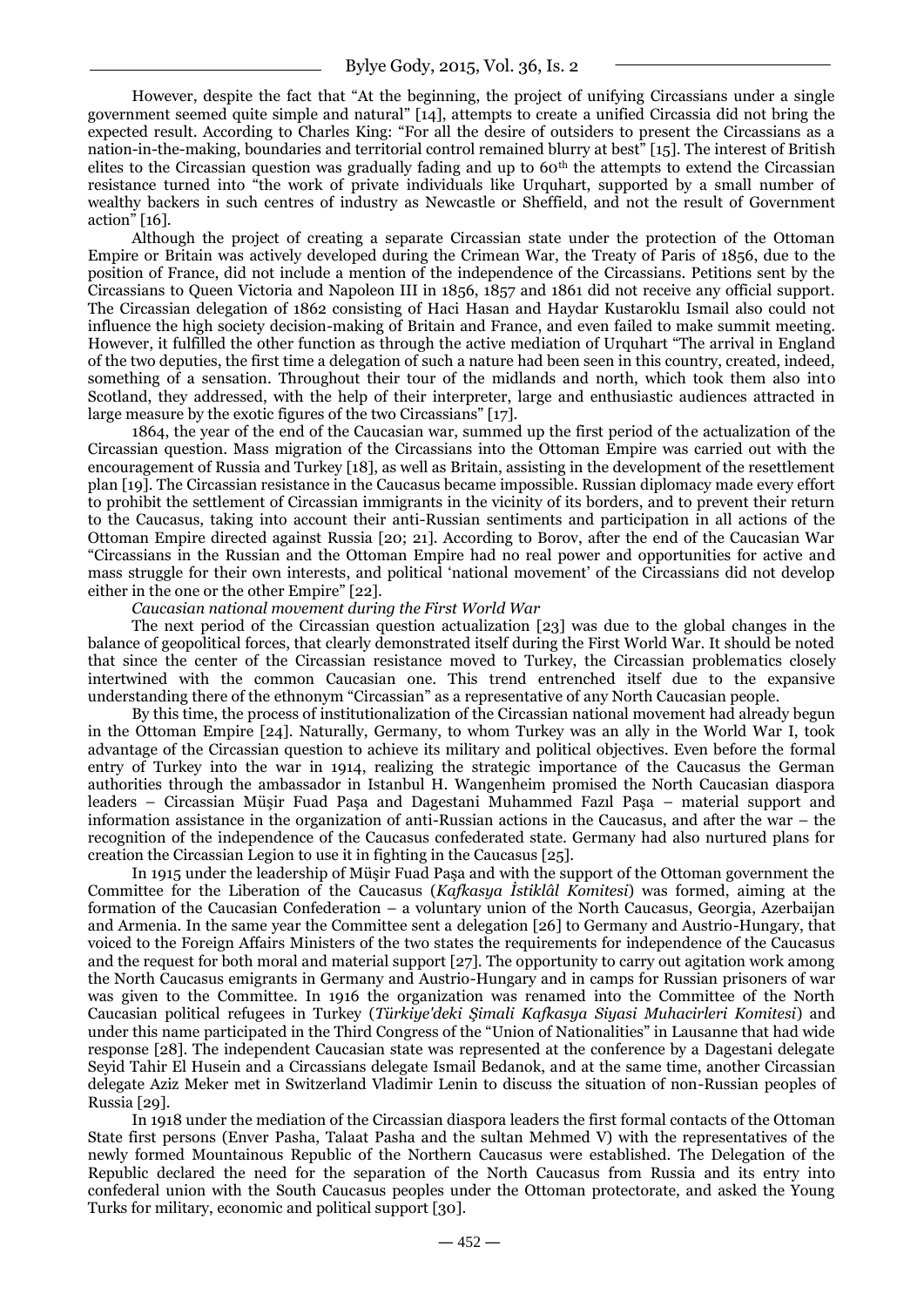To mediate between the national movements of the North Caucasus on the one hand, and the Government of the Young Turks and the Ottoman society on the other, in Turkey the North Caucasian Association (*Şimali Kafkas Cemiyeti*) was created. The Association included representatives of the bureaucratic and military elite of the empire and was directly supervised and funded by the Young Turk leaders Enver Pasha and Talaat Pasha [31]. It is due to the efforts of the Association members that the Mountainous Republic of the Northern Caucasus was immediately recognised by the Young Turks just after the promulgation in Constantinopole of the Declaration of the proclaimed state. The military aid commitments were backed by the Ottoman military activity in the Caucasus in 1918.

Mountainous Republic of the Northern Caucasus existed only a few years. After its defeat the Mountain government emigrated abroad and continued their activities promoting nationalist and anti-Russian ideas. The war loss withdrew Germany from the Great Game in the Caucasus, forcing to forget the Circassian question.

### *The "Circassian question": a new perspective*

In Turkey all of the initiatives on the use of the Circassian national movement, came to an end with the formation of the national-oriented Republic of Turkey. When at the Lausanne Conference Lord Curzon raised the question of recognition of the Circassians as one of the national minorities, the chief negotiator of the Turkish delegation Ismet Inönü categorically rejected the proposal, saying: "The Circassians are our native brothers. We can not consider them distinctly from us as Christians and Jews, we can not separate them" [32].

Indeed, the new authorities had decided not to separate the Circassians from the Turks and chosen the assimilation policy, the ultimate goal of which was a creation of a monolithic Turkish nation. A series of drastic measures followed to establish linguistic and cultural hegemony of the Turks, identified with the Turkic ethnic group. All Circassian organizations and schools were closed, organizers and teachers were prosecutered, fourteen Circassian villages were subjected to forced relocations, and the Circassian students were being expeled from military schools because of a lack of belonging to the "Turkish race" [33]. An Abkhaz writer Ashanba Mehmet Fetkeri (Fetgerey Şoenu) in his letter to the Grand National Assembly of Turkey about the mass deportations of the Circassians into Eastern Anatolia stated that their "only sin is Circassian blood, misconduct – upbringing in Circassian culture"  $[34]$ .

The expression <sup>"</sup>traitor-Cherkessian" became widely used, referring to the personality of Çerkes Ethem – the head of the famous guerrilla movement Kuva-yi Seyyare, who slided into direct confrontation with the Grand National Assembly of Turkey. His name, along with another 86 Circassians, was included according to the Treaty of Lausanne in the list of the so-called "Hundredandfiftyers" (*Yüzellilikler*), who in 1924 were denied entry into the country (the ban lasted until 1938) [35].

In addition, the Circassians who turned to communist ideas, for example, the general secretary of the Communist Party of Turkey Ethem Nejat, were also persecuted. Ethem Nejat, along with his colleagues (among whom was the party chairman Mustafa Suphi), were killed while trying to escape from the country (the so-called ―Slaughter of fifteen‖, *Onbeşlerin Katli* [36]). Final reprisal against the influential Circassian military and political leaders took place during the Izmir and Ankara trials in 1926 on the "Izmir attempted assassination‖ (*İzmir Suikastı*) of the national leader Mustafa Kemal Ataturk [37]. The Circassian question began to be understood as a particular fault of the Circassian people in support of reactionary forces (*irtica*) and resistance to the Turkish nationalism.

The defeat of the Circassian national movement in Turkey had led to the fact that the Circassian question for a long time disappeared from the international agenda. However, at the same time in the Soviet Union the other process began, creating the prerequisites for the revival of the Circassian national movement. The Soviet nation-building, that didn't receive wide coverage in the Circassian studies, provided all necessary conditions for the development of the Circassian languages, cultures and national identities. As noted by Zeynel Abidin Besleney, "except for the Kabardian Circassians, pre-1864 Circassian society did not have a long tradition of independent statehood, nor a standing army, nor any sizable urban centres, nor a native bourgeoisie or powerful national élites. In this sense, from a modernist point of view, the autonomous republics created by the Soviets in the 1920s for various Circassian communities (Adygheya for the Adygheyans; Karachay-Cherkessia for the Cherkess; and Kabardino-Balkaria for the Kabardians) may well have been considered as a starting point of some kind of nationhood" [38].

*The Cold War and the revival of the Circassian question*

Once more the interest to the Circassian question arose on the international scene in the 50-s of the 20th century as a consequence of the beginning of the Cold War. In 1952 Turkey joined NATO, which largely contributed to the formation of politicized anti-Soviet movement among Circassian immigrants and their descendants in Turkey. This movement was institutionalized in the form of various Caucasian Associations since the establishment of the Circassian associations in Turkey remained under a ban [39]. The Circassian organizations began to appear in the West: firstly in the United States and Germany [40].

Numerous North Caucasus cultural organizations drew special attention of the international community not only to the culture and history of the Circassians, but also to the political and legal status of the Caucasian peoples. They required the separation of the Caucasus, forming the idea of forcible takeover of the Caucasus to the Russian Empire and later the Soviet Union, of the alleged feud between ethnic Russians and the Circassians. Their work was in demand in the conditions of the Cold War. For example, in 1976 the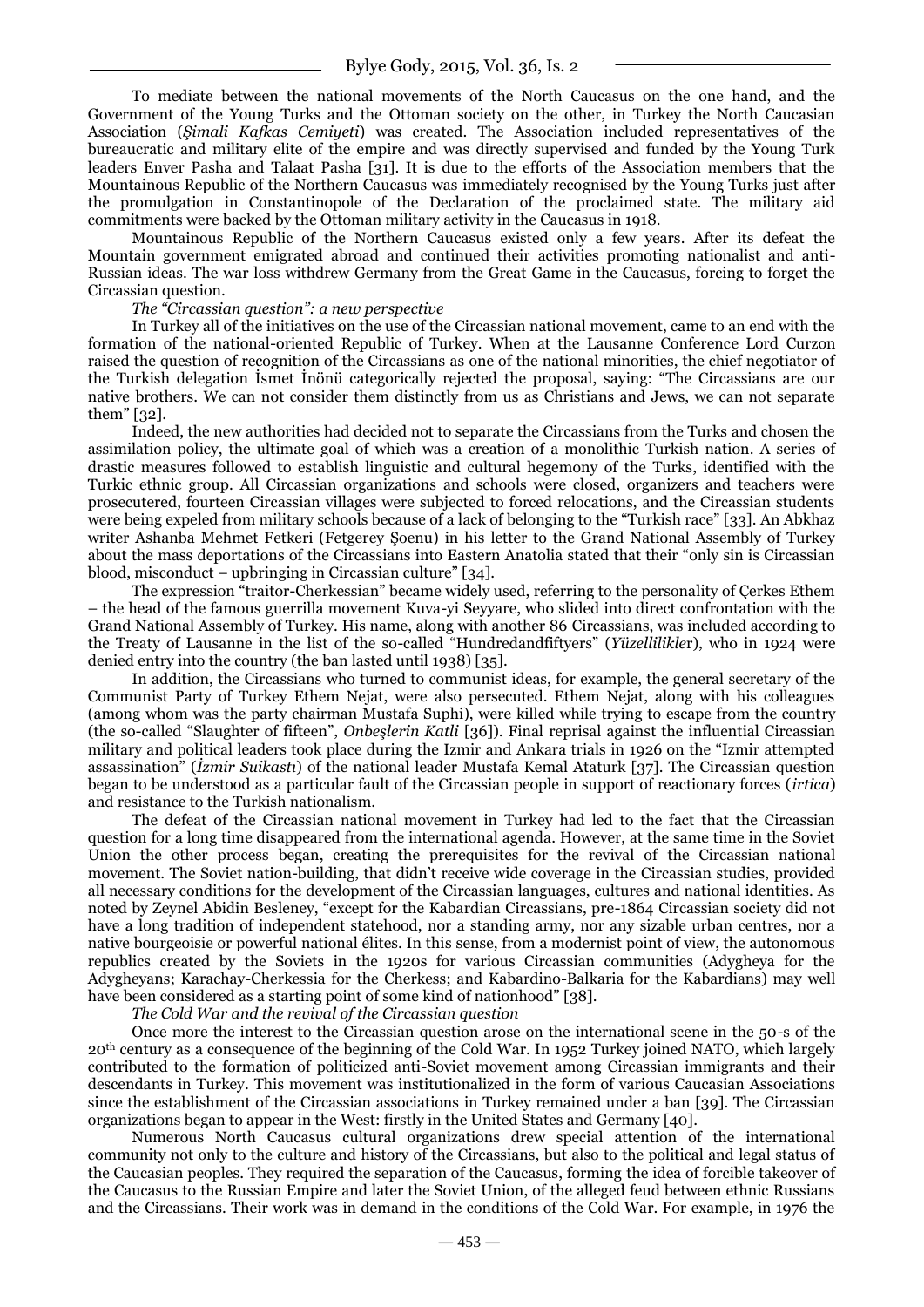North Caucasian problematics were raised in the session of the US Congress, where the speech of a Governor of New Jersey Brendan Byrne on the oppression of peoples of the North Caucasus took place in connection with "the  $58<sup>th</sup>$  anniversary of the independence of the peoples of the North Caucasus" [41].

It should be mentioned that the international agenda had practically no effect on the Circassian peoples of the USSR, as the real contacts between the Circassians of the Northwest Caucasus and foreigners were limited by the Iron Curtain. Interaction was held as part of special programs and regulated in accordance with the priority goals and objectives of the Soviet Union. For this purpose, the Association for Relations with Compatriots Abroad "Rodina", established in 1955, and Kabardino-Balkaria branch of the Soviet Committee for Cultural Relations with Compatriots Abroad, formed in 1966, were used. The Soviet public organizations, research institutions, the Ministry of Culture and Education, radio and television committees, universities and other organizations took part in this work [42].

The activity of these organizations was so effective that they not only became a source of knowledge about the achievements of the Circassian culture and the Circassian history in a positive way, but also successfully spread socialist ideas. Due to them strong leftist movement unfolded among the Circassians in Turkey.

#### *Parade of Sovereignties, Circassian Genocide and Adyghe Civilization*

The starting point of the next stage of actualization of the Circassian question can be shifted to the second half of the 1980-s. The reforms of "perestroika" and "glasnost" policies, carried out on the eve of the collapse of the Soviet Union and coupled with the weakening of the central government, led to a resurgence of ethnic nationalism. This was made possible due to the developing of local peoples' national consciousness during the Soviet era.

In 1990, Boris Yeltsin, then a chairman of the Presidium of the Supreme Soviet of the Russian Soviet Federative Socialist Republic (RSFS), made a statement: "Take as much sovereignty as you can swallow" [43], that sparked the so-called "parade of sovereignties" of the autonomous republics.

In 1989 in Sukhumi at the First Congress of the Peoples of the Caucasus, with the active participation of the Circassian peoples was created the Assembly of Mountain Peoples of the Caucasus. In 1990 at the Second Congress in Nalchik, it was announced that the Assembly was the successor of the Mountainous Republic of the Northern Caucasus. At the Third Congress in Sukhumi in 1991 the representatives of the twelve nations signed an agreement and adopted a declaration on the establishment of a sovereign nationstate formation – Confederation of Mountain Peoples of the Caucasus, into which the independent states of Kabarada and Adygheya were to enter. Characteristically, the representatives of the Caucasian Turkic peoples – the Karachai, the Balkars, the Nogais and the Kumyks – ignored this initiative.

In 1990 the sovereignty of Adyghe Autonomous Region was proclaimed, that turned into a republic within the RSFSR. In 1989-1991 the congresses of the peoples of Karachay-Cherkessia began to appeal to the government of the Russian Federation for the restoration or creation of separate autonomies. In 1990-1991 the Karachai, Cherkess, Abaza and Cossack republics were proclaimed. However the referendum of 1992 showed that the most of the population of Karachai-Cherkessia voted against the division. This led to the creation in the same year of a single Karachay-Cherkess Republic [44].

At the same time, the local authorities of Kabardino-Balkaria, Adygheya and Karachay-Cherkessia got actively involved into the politization of the Circassian question. They fixed the special status of the Circassian population in the republics and created the conditions for the gradual rapprochement of the republics with the Circassian population. A number of relevant laws, setting the Circassians in a privileged position in relation to other ethnic groups, were adopted by the local authorities. In 1992 the Supreme Council of the Kabardino-Balkar Autonomous Republic passed a special resolution, which recognized the "genocide of the Circassian people committed by the Russian invaders" during the Caucasian War [45].

In 1994 the Kabardino-Balkar Republic Parliament appealed to the Federation Council and the State Duma of the Federal Assembly of the Russian Federation to "recognize the genocide of the Circassian (Adyghe) people, facilitate in every possible way obtaining by them the status of the exiled people, assist the descendants of the deported Circassians who wish to return to their historic homeland"  $[46]$ . In this regard, Yeltsin issued a "Message to the Peoples of the Caucasus", which said: "At the moment when Russia is building a state of law and recognizes the priority of universal human values, there is a possibility of objective interpretation of the events of the Caucasian War as a courageous struggle of the peoples of the Caucasus not only for survival in their native land, but also for the preservation of indigenous culture, the best features of the national character" [47].

Two years later, in 1996, the State Council (Hase) of the Republic of Adygheya passed a resolution, which appealed to the State Duma of the Russian Federation with a proposal to recognize the genocide of the Adyghe (Circassian) people during the Caucasian War [48]. In 1997 the National Assembly of the Republic of Abkhazia "giving the historical, political and legal assessment of the fatal events of the 19th century for the Abkhazians (Abaza) people" recognized "mass extermination and expulsion of Abkhazians (Abaza) in the 19th century into the Ottoman Empire as genocide  $-$  the gravest crime against humanity" and qualified the "deported Abkhazians (Abaza) in the 19th century" as refugees [49].

In the second half of the 90-s the requirements of the Circassian national movement found support in the Unrepresented Nations and Peoples Organization (UNPO), that appealed in 1997 to the international community, the Russian President, the State Duma and the Government of the Russian Federation to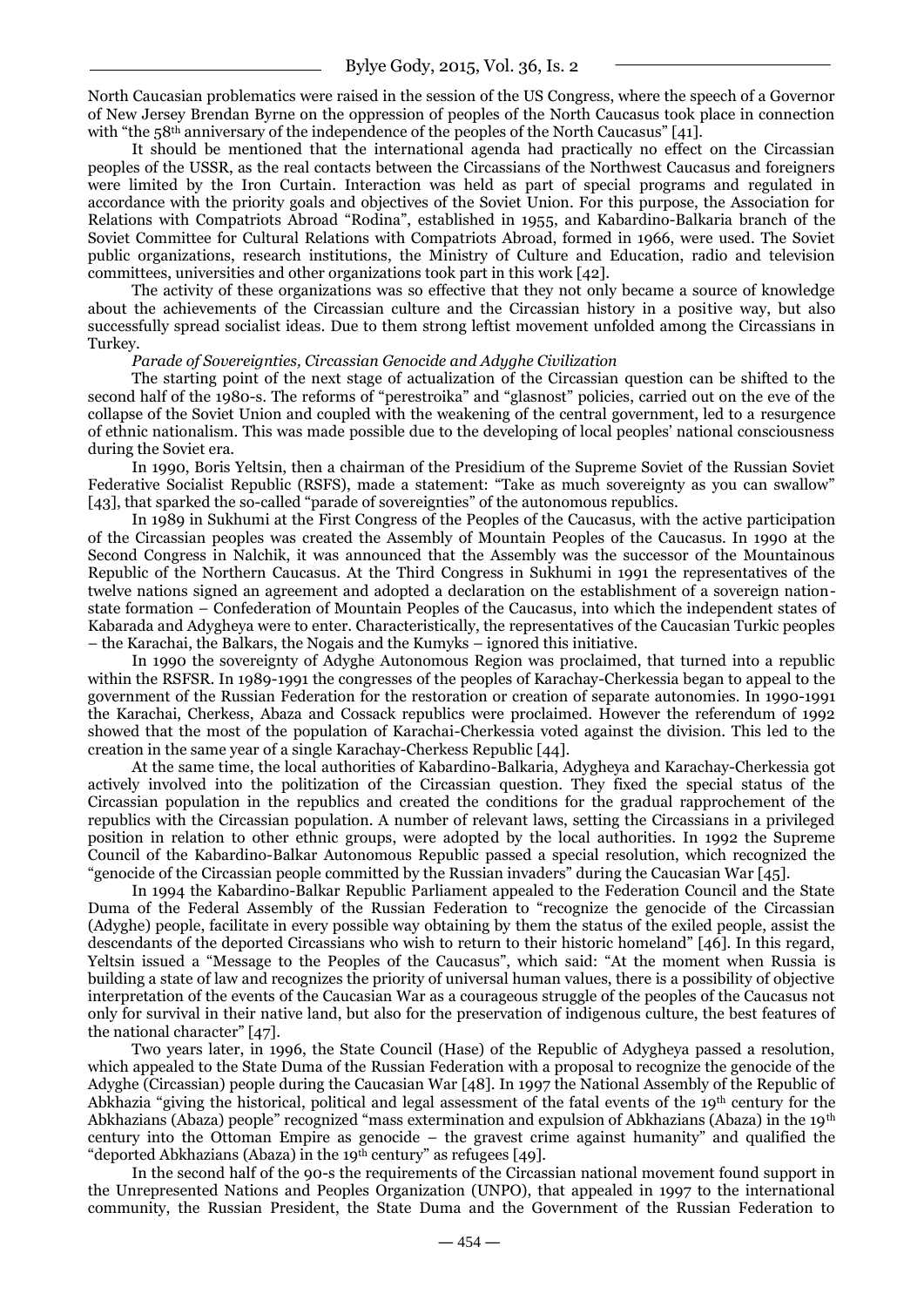recognize the Circassian genocide that took place in the 19th century, and assign the Circassians a refugee status, affording them with a dual citizenship and providing the opportunity to return to their historical homeland [50].

In the same year on March 24 the issues of the Circassian peoples were first touched on by the General Secretary of the International Circassian Association (ICA) [51] Alexander Okhtov in the United Nations Commision on Human Rights, 53rd Session, in Geneva [52]. A year later, May 28 at the meeting of UN Working Group on Minorities a Special Representative of the ICA Teuvezh Kazanoko urged the international community to pay attention to the problem of the Circassian genocide and Russia's unwillingness to facilitate the return of Circassians to their historical homeland [53]. On July 28 the very he at a meeting of UN Working Group on Indigenous Populations asked to put pressure on Russia on these issues [54], and at the meeting of the Subcommission on Prevention of Discrimination and Protection of Minorities (UN Commission on Human Rights) in August once again attracted attention to the Circassians [55].

At this time Circassian diaspora in Turkey showed enormous activity [56]. Its influence on the Circassians in Russia resulted in the development of the unificating tendencies and formation of the All-Circassian identity among Russian Adyghe peoples. However, the Soviet peoples nationality division turned out to be very stable. Moreover, expansive understanding of the term "Circassian" accepted in the diaspora turned out to be objectively impossible in Caucasian realities.

Under these conditions an idea of special Circassian civilization emerged among the Russian Cirassians. In 1998 in Nalchik Amur Shodievich Bakiyev defended a thesis titled "The Circassian civilization". The author pointed out the period from the 10<sup>th</sup> century B.C. to the second half of the 19<sup>th</sup> century (1864) as the time of formation and establishment of the Circassian civilization. He distinguished separately the period of pre-history, covering the  $5<sup>th-1</sup>$ <sup>st</sup> Millennium B.C. [57]. After Bakiyev a number of authors appeared who defended similar messages, in particular, about the "Circassian island civilization" [58]. The development of these ideas let the Russian Circassians talk about their special role in the world historical process, maintain their autochthony in the Caucasus and justify claims for greater rights (including territorial), especially in relation to the "alien" Turkic peoples – Karachai and Balkars.

# *Olympic flame on the Circassian lands*

New impetus of actualization of the Circassian question was given by the decision of the International Olympic Committee (IOC) in 2007 of holding the 2014 Winter Olympics in Sochi. If in the 90-s the tendency towards sovereignty and discourse about the genocide did not attract much attention of the Russian authorities, busy with solving more acute problems, in this period of time the Circassian question began to be perceived as a serious threat as it jeopardized Russia's image. As Petersson and Vamling pointed before the sport mega-event: "The Sochi Games are likely to be the occasion for the display of Russia as an indisputable great power, capable of organizing strong, secure and maybe even brilliantly staged Games. The Olympics will be intended to mark and symbolize the comeback of Russia at the supreme world stage, and underline the importance of the leadership of President Putin in this endeavor" [59].

It should be noted that the IOC decision was preceded by an open confrontation of the Circassian national movement and the Russian authorities in 2005-2006 on the issue of reintegration of the Republic of Adygheya into the Krasnodar Krai and the possible elimination of its status as a subject of the Russian Federation. Along with this, in the middle of the 2000s the first conflicts occurred, connected with the distribution of land between municipal units in Kabardino-Balkaria and Karachay-Cherkessia in accordance with the Federal Law №131 [60]. As a result of the conflicts the Cirassian people "division" factor acquired a new spin [61].

The decision to hold the Olympic Games attracted the international attention to the already exacerbated Circassian question and gave the Circassians, as Lopes stated, a "golden opportunity to reshape its ethnopolitical agenda and to give a new impetus towards the realization of all its aspirations" [62]. At this stage, as a result of the efforts of activists of the Circassian national movement the Circassian question reduced to three requirements: "recognition of the genocide, unification of Circassian territories in the homeland [63], and repatriation of the expelled population" [64]. The special points of the Circassian question during that period were: non-admission of the 2014 Sochi Winter Olympic Games in the "Circassian" land" on "the bones of our ancestors", granting the Syrian Circassians refugees, who found themselves in severe conditions due to the military conflict, the right to return to their historical homeland.

Such a global power like the USA and the local one as Georgia became the main actors of the Great Game in the strategically important region. The Circassian agenda was formed in the international arena by numerous Circassian organizations of the USA, Europe, Turkey and, to a lesser extent, Russia and the Middle East. They were trying to put pressure on the Russian authorities and the authorities of countries of residence in order to, first of all, achieve recognition of the genocide and create conditions for the resettlement of the Circassian diaspora into Russia. The organized by the Circassian national organizations wave of applications and requirements shifts the focus of public attention on the "Circassian genocide".

At this period appeared a significant number of Western (in rare cases Russian) scientific articles and journalistic peices, reasoning the applicability of the term "genocide" to the Russian policy in the Caucasus in the 19th century. A lot of web-portals, broadcasting this position, arose in the Internet [65]. In social networks dozens of thematic groups, spreading calls for a boycott of the Olympics in Sochi, were being created [66], and the same tendency was observed in blogs [67]. According to Hansen, "Circassian civil society actors and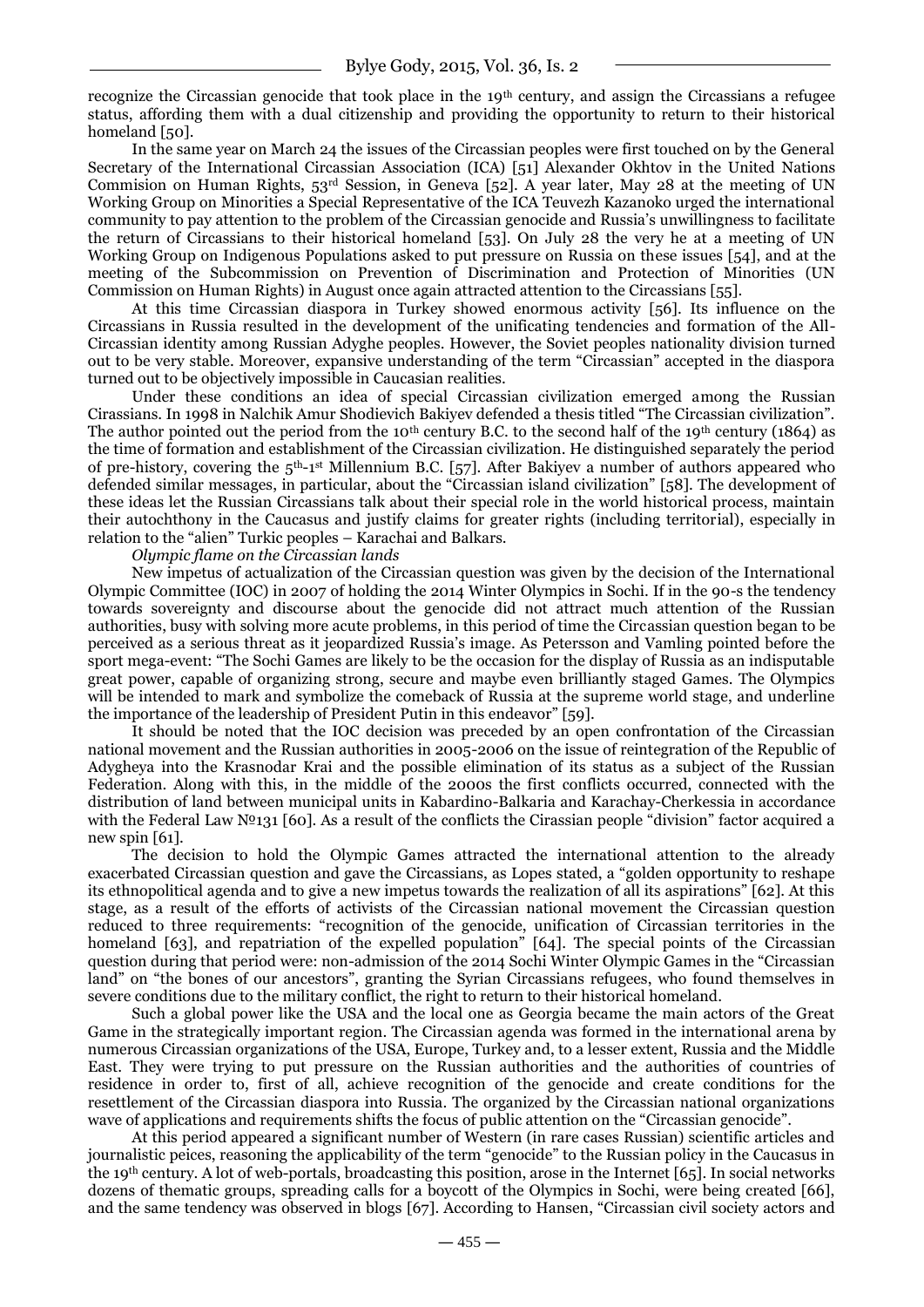cyber-activists have not only been able to establish a counter-public sphere or develop a new space for action, but also increasingly have been able to move key issues from Circassian spheres into the wider public sphere of mainstream Russian media and politics" [68].

In 2006-2007 various international organizations openly involved into the activity of the Circassian question actualization, acting as initiators or sponsors of the public events. The locomotive of this course became the Jamestown Foundation (USA), which among others initiatives organized the well-known event of 2010 in Georgia ―Hidden Nations, Enduring Crimes: The Circassians & the Peoples of the North Caucasus Between Past and Future". This conference, at which the official call for the Georgian authorities to recognize the Circassian genocide was announced, is considered to be the starting point of the so-called "war of conferences‖ – confrontation of interpretations of the history of the Circassians and Caucasus with the support of state structures of the leading actors (USA, Russia, Turkey, Georgia) [69].

The adoption by the Georgian Parliament of the Resolution on the recognition of the Circassian genocide in May, 2011 became a kind of watershed and transfered the Circassian question into a new dimension, legalizing it and at the same time radicalizing it. Furthermore, Georgia for some time became the main defender of the interests of the Circassians, providing the Circassion national movement with political and informational support [70].

However, the public interest to the Circassian question disappeared after the end of the Olympic Games. The analysis of the web-space in Russian, Circassian, Turkish, Arabic and English languages reveals that the Internet activity peak occurred in 2010-2012, and reduced to minimum in 2104. For example, in the English language segment only one-third of the total number of sources on Circassian problematics remained functioning. Even so, the demands on the official recognition of the Circassian genocide remained as the core theme [71].

## **Conclusion**

The stages of development of the Circassian question and the transformation of its perception clearly show the certain constants in the international position on the Russian presence in the Caucasus. Coming out of thin air two centuries ago, the Circassian question was repeatedly actualized in connection with geopolitical turbulence, provoking crises in international relations. Becoming a tool for political pressure in the struggle for dominance in the strategically important region, the Circassian question promptly withdrew into the shadows at the stabilization of the situation.

At present the initiative in the actualization of the Circassian question goes on to the numerous associations (especially in the Circassian diaspora), supported by relevant actors. Their interaction with the main international non-governmental organizations and structures becomes a way to influence decisionmaking at the governmental level. The main platform for the actualization is virtual reality, into which the political activity center shifts.

It should be noted that the implementation of all requirements of the Circassian question in its modern interpretation will inevitably lead to conflicts, connected with land redistribution. The tension will increase between Adyghe and Turkic population of the region. Given that the land issue today has no solution, acceptable to the population of Karachay-Cherkessia and Kabardino-Balkaria, it can be assumed that such a confrontation could go into a phase of open conflict, as already happened in 2006. In turn, the aggravation of inter-ethnic relations in such a multiethnic region as Caucasus may lead to a series of tragic consequences. As one of the leading experts on the Circassians Stephen Shenfield noted: "My 'gut reaction' to this is that the world does not need yet another nationalist movement, yet another ethno-national state. Especially in areas of high inter-ethnic tension like the Caucasus, such state-building projects inevitably entail more ethnic cleansing, more injustice and bitterness, more bloodshed" [72].

To prevent this negative scenario the scientific community should consolidate efforts for objective and unbiased study of the Circassian history and modernity. The excessive politicization of the Circassian nationbuilding project as a part of a larger geopolitical game is not conducive to peace and stability in the Caucasus.

#### **Acknowledgments**

This publication was made possible by funding from the Ministry of Education and Science of the Russian Federation, research work "Factors and Mechanisms of Destabilization of the Situation in the North Caucasus: Islamism, Nationalism and Regionalism".

#### **References:**

1. King C. Imagining Circassia: David Urquhart and the Making of North Caucasus Nationalism // The Russian Review. Apr. 2007. Vol. 66, №2. Рр. 238-255. Quotation p. 244.

2. See, for example, the works of Sergey Markedonov.

3. Petersson B. Display Window or Tripwire? The Sochi Winter Games, the Russian Great Power Ideal and the Legitimacy of Vladimir Putin / B. Petersson, K. Vamling // Euxeinos. Sochi and the 2014 Olympics: Game over? / Ed. by M. Müller. 2013. №12. Pр. 5-14. Quotation p. 9.

4. See, for example, the works of Igor P. Dobaev, Victor V. Chernous, Sergei I. Syshiy.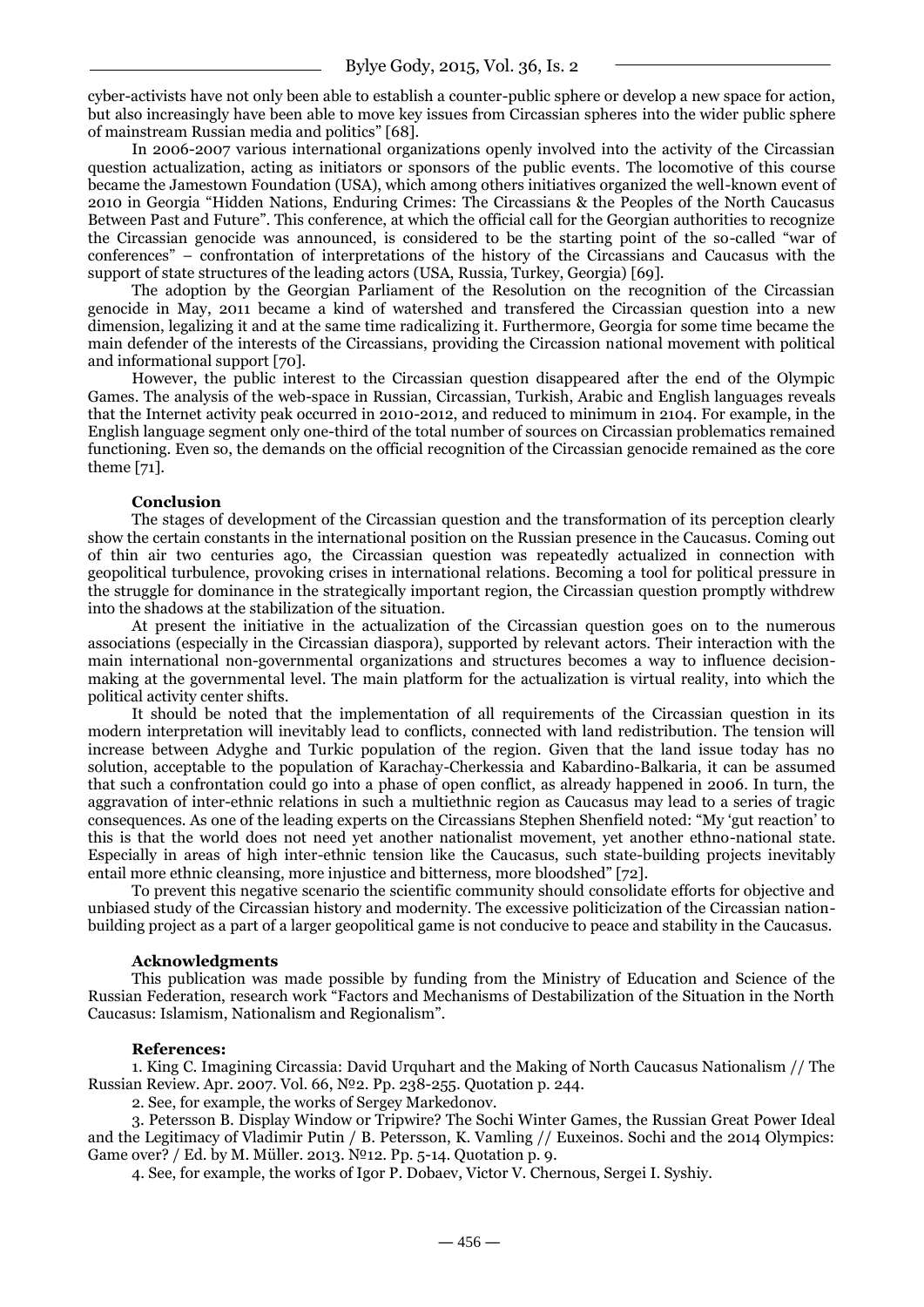5. From the recent works see: Borov A. Kh. ―Circassian question‖ as a historical-political phenomenon. Nalchik: PH KBSC, RAS, 2012. 60 p. (In Russian: Боров А.Х. «Черкесский вопрос» как историкополитический феномен. Нальчик: Изд-во КБНЦ РАН, 2012. 60 с.).

6. Lamb M. The Making of a Russophobe: David Urquhart: The Formative Years, 1825-1835 // The International History Review. Jul., 1981. Vol. 3, №3. Рp. 330-357. Quotation p. 332.

7. Kutolowski J. Polish Exiles and British Public Opinion: A Case Study of 1861-62 // Canadian Slavonic Papers. Mar. 1979. Vol. 21, №1. Рp. 45-65. Quotation p. 56.

8. It is also interesting that Urquhart in 1863 changed the flag, making it common for the Circassians, the Dagestani and the Georgians (The expedition of the Chesapeak to Circassia. L., 1864. Quotation p. 18).

9. Brock P. The Fall of Circassia: A Study in Private Diplomacy // The English Historical Review. Jul. 1956. Vol. 71, №280. Рp. 401-427. Quotation p. 413.

10. See details: Brock. Op. cit.; Kutolowski J. English Radicals and the Polish Insurection of 1863-4 // The Polish Review. Sum. 1966. Vol. 11, №3. Рp. 3-28.

11. The first attempt with the Vixen schooner resulted in the removal of Urquhart from diplomatic work.

12. See: Cheucheva A.K. The main directions of the foreign policy of Great Britain in the North-West Caucasus in the 50-60-s of the 19th century // Bulletin of Adyghe State University. Series 1: Regional Studies: Philosophy, History, Sociology, Law, Political Science, Cultural Studies. 2012. №2. P. 34-45 (In Russian: Чеучева А.К. Основные направления внешней политики Великобритании на Северо-Западном Кавказе в 50-60-х гг. XIX в. // Вестник Адыгейского государственного университета. Серия 1: Регионоведение: философия, история, социология, юриспруденция, политология, культурология . 2012. №2. С. 34-45).

13. See: James Bell, John Augustus Longworth, Stewart Erskine Rolland.

14. Manning P. Just like England: On the Liberal Institutions of the Circassians // Comparative Studies in Society and History. 2009. Vol. 51, №3. Рр. 590–618. Quotation p. 595.

15. King. Op. cit. Quotation p. 250.

16. Brock. Op. cit. Quotation p. 426.

17. Ibid. Quotationp. 410.

18. The flow of Muslims from the North Caucasus had to hold together parts of the disintegrating Ottoman Empire. With the help of immigrants it was planned to change the ethnic and religious situation in the areas with the Christian population, suppress the national liberation movement of Christians in the Balkans and the Arab provinces (Syria, Lebanon, Palestine), fill the shortage of workers in Asia Minor, increase the combat capability of the Ottoman army, pacify the Kurds, the Druses, the Armenians and nomads. See: Ivanova V.V. Disassimilative processes and the construction of the "Circassian diaspora" in modern Turkey // Priority measures to counter the use of the so-called "Circassian question" in an escalation of tension, extremism and terrorism in the North Caucasus. Moscow: Publishing Center of RSU of Oil and Gas named after I.M. Gubkin, 2013. Pp. 14-22. (In Russian: Иванова В.В. Дезассимиляционные процессы и конструирование «черкесской диаспоры» в современной Турции // Первоочередные меры по противодействию использования т.н. «черкесского вопроса» в эскалации напряженности, экстремизма и терроризма на Северном Кавказе. М.: Издательский центр РГУ нефти и газа имени И.М. Губкина, 2013. С. 14-22).

19. Allen IV. E. D. Kafkas Harekatı. 1828 – 1921 Türk-Kafkas sınırlarındaki harplerin tarihi / E. D. Allen IV, P. Muratoff. Ankara: Genelkurmay Basımevi, 1966. 525 p. Quotation p. 17.

20. Tymoshenko E.N. Migration of peoples of the Northwest Caucasus to the Ottoman Empire in the second half of the XIX century .: Author. diss. ...Cand. hist. Sciences. St. Petersburg, 2008. 24 p. Quotation p. 16. (In Russian: Тимошенко Е.Н. Миграция народов Северо-Западного Кавказа в Османскую империю во второй половине XIX в.: автореф. дисс. ... канд. ист. наук. СПб, 2008. 24 c.).

21. Berzeg S.E. Osmanlı-Rus Savaşında Kuzey Kafkasya ve Sürgündeki Kafkasyalılar // Kafkasya Gerçeği. 1990. №1. Pp. 3-23.

22. Borov. Op. cit. Quotation p. 13.

23. For details, see: Chochiev G.V. Caucasian orientation in political activities of the representatives of the North Caucasian diaspora in Turkey during the First World War // The Vladikavkaz Management Institute Bulletin. 2005. №15. Pp. 5-31. (In Russian: Чочиев Г.В. Кавказская ориентация в политической деятельности представителей северокавказской диаспоры в Турции в период Первой мировой войны // Бюллетень Владикавказского института управления. 2005. №15. C. 5-31).

24. Aksoy E.Z. Çerkes Teavün Cemiyeti // Toplumsal Tarih. Eyl. 2003. №117. Рp. 100-101.

25. Zürrer W. Avrupa Gözüyle Çerkesler (Anı-İnceleme) / W. Zürrer, B. Özbek et al. Ankara: Kafdağı Yayınları, 1997. 183 р. Quotation pp. 69-71, 96.

26. The delegation consisted of the Circassians Fuad Pasha and Aziz Bey, the Dagestani Isa Ruhi Pasha, the Georgians George Machabeli and Kamil Bey Togiridze, the Azerbaijani Selim Bey Behbutov (Behbut-zade).

27. Turan M.A. "Kafkasya Komitesi" ve "Türkiye'deki Kuzey Kafkasya Siyasi Göçmenleri Komitesi" Üzerine Bazı Kaynaklar. Gotthard Jäschke'nin Bir Makalesi // Tarih ve Toplum. 1997. №165. Pp. 13-21. Quotation pp. 14-15.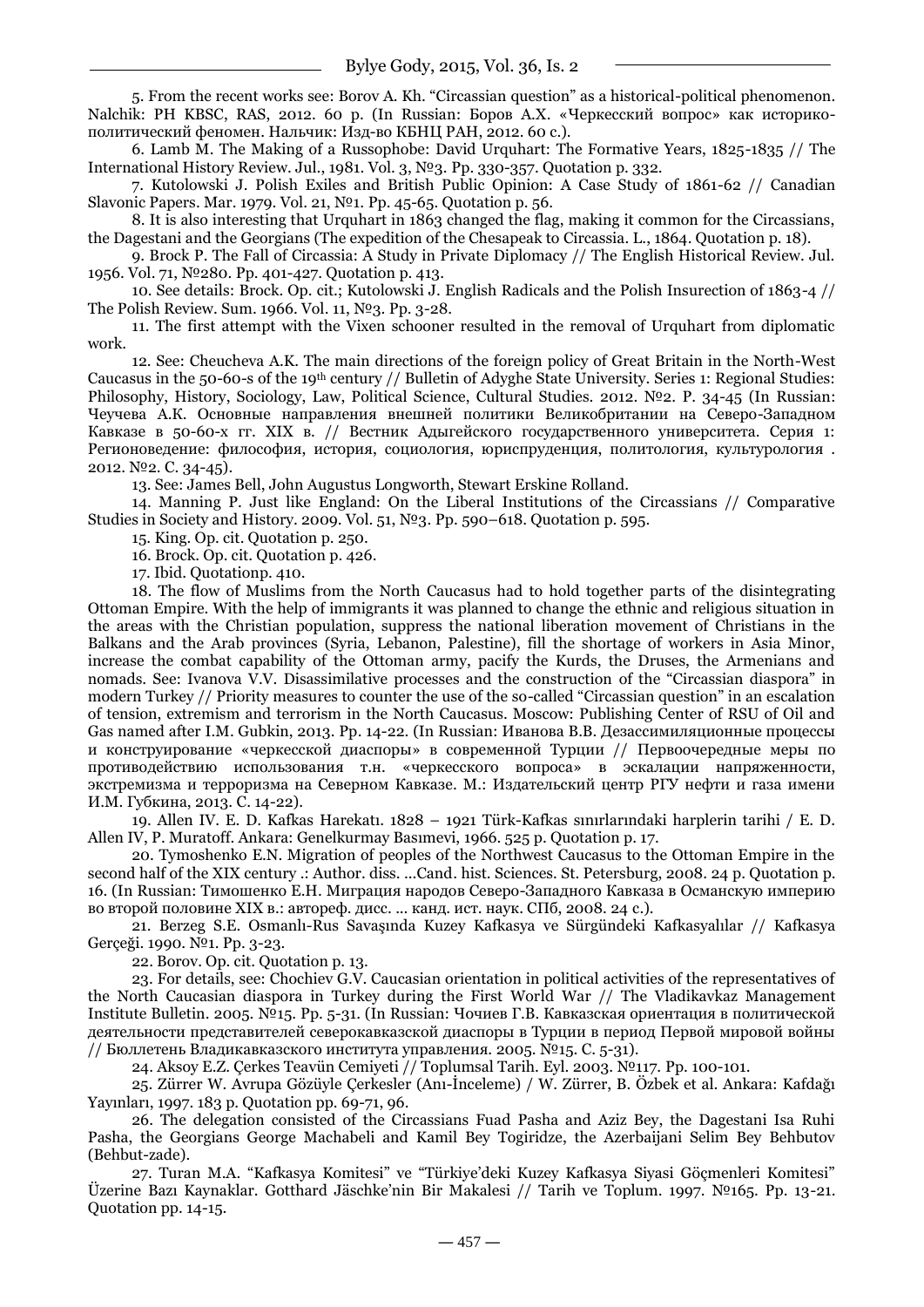28. Jäschke G. 1916 Lozan Kongresi'nde Rusya Mahkumu Milletler // Tarih ve Toplum. 1997. №165. S.17-18.

29. Ibid. Quotation pp. 15-16.

30. Bal H. Kuzey Kafkasya'nın İstiklali ve Türkiye'nin Askeri Yardımı // Kafkas Araştırmaları. İstanbul, 1997. №3. Pр.43-46.

31. Butbay M. Kafkasya Hatıraları. Ankara: Türk Tarih Kurumu Yayınları, 1990. 138 р. Quotation pp. 1-2.

32. Güsar V. Çerkez Kadınları Teavün Cemiyeti // Kafkasya Dergisi. 1975. №48. Рр. 21-26. Quotation pp. 24-25.

33. Ibid, Quotation p. 26.

34. Şoenu M. F. Çerkes Meselesi. İstanbul: Bedir Yayınları, 1993. 84 p.

35. Bingöl S. 150'likler Meselesi. Bir İhanetin Anatomisi. İstanbul: Bengi Kitap Yayın, 2010. 328 р.; Kutay C. Yüzellilikler Faciası. İstanbul: Tarih Kütüphanesi Yayınları, 1955. 93 p.

36. Tunçay M. Türkiye'de Sol Akımlar (1908-1925). Ankara: Sevinç Matbaası, 1967. 218 p. This event left an indelible mark in the historical memory of the Turkey's left movement. For example, the famous Turkish poet and writer Nâzım Hikmet, adhere to communist views, dedicated four poems to this event: "For fifteen" (Onbesler için, 1922), "28 January" (28 Kanunisani, 1923), "My heart" (*Kalbim*, 1925), "Epitaph for fifteen‖ (*Onbeşlerin Kitabesi*, 1925) and described it in his novel ―Life's Good, Brother‖ (*Yaşamak Güzel Şey Be Kardeşim*, 1962).

37. Yağan A., Serbes N. Tarihteki Hain Çerkesler. Ankara: Phoenix Yayınevi, 2010. 207 p.

38. Besleney Z.A. The Circassian Diaspora in Turkey: A Political History. London: Routledge, 2014. 224 p. Quotation p. 11.

39. For example, in 1951 in Istanbul appeared the North Caucasus Association of Turkic culture and assistance (*Kuzey Kafkasyalılar Türk Kültür ve Yardım Derneği*, *KKTKYD*). Among the organizers of the Association were the leaders of the Mountain Republic: Prime Minister in 1918-1919 – the Kabardian Pshemakho Kotsev, Finance Minister – the Ingush Wassan Giray Dzhabagiev, Justice Minister – the Adyghe Aitek Namitokov, the grandson of Imam Shamil the Avar Said Shamil. The Association was noted for its strongly marked nationalist and anti-communist stance. It advocated a unified and independent Caucasus, cooperated with the Turkish nationalists and Pan-Turkists.

40. In 1952 in the United States the Circassian Benevolent Association was opened. In 1968 in Munich the Circassians create the first Caucasian cultural association (*Kaukasische Kulturverein*). In 1974 the first Circassian Association (*Tscherkessische Kulturverein*) was found in Schwelm.

41. Congressional Record. Proceedings and Debates of the 94th Congress, Second Session. Vol.122, Р.11. 11 May 1976. Washington: United States gov. print.office, 1976. Pр. 13473, 13897.

42. Maksidova D.F. From the history of cooperation of Kabardino-Balkaria branch of the Society ―Homeland‖ with the Circassian charities of Syria and Jordan (1966-1996) // The history of science and technology. Moscow: Publisher ―NAUCHTEKHLITIZDAT‖, 2009. №6. Pp. 58-64. (In Russian: Максидова Д.Ф. Из истории сотрудничества Кабардино-Балкарского отделения Общества «Родина» с Черкесскими благотворительными обществами Сирии и Иордании (1966-1996 гг.) // История науки и техники. М.: Издательство «Научтехлитиздат», 2009. №6. С. 58-64).

43. News (In Russian: Известия). 08.08.1990.

44. July 25, 1997 in Nalchik, an agreement on the formation of the Inter-Parliamentary Council of the Republic of Adygheya, Kabardino-Balkar and Karachay-Cherkess Republics was signed (disbanded in 2009), which to some extent institutionalized and symbolized the idea of unification of the Circassians, the Adyghe and the Kabardians.

45. The resolution of the Supreme Council of KBSSR of 07.02.1992 N 977-XII-B "On condemnation of genocide of the Adyghe (Circassians) in the years of the Russo-Caucasian war".

46. The Circassian abroad (In Russian: Черкесское зарубежье). May 1994.

47. The address of the President of the Russian Federation Boris Yeltsin to the peoples of the Caucasus. May 18, 1994.

48. The Resolution of the State Council of the Republic of Adygheya on April 29, 1996 N 64-1 "On appeal to the State Duma of the Federal Assembly of the Russian Federation".

49. "On the act of deportation of Abkhazians (Abaza) in the 19<sup>th</sup> century" Resolution of the National Assembly – Parliament of the Republic of Abkhazia, Sukhum. October 15, 1997 // "Republic of Abkhazia" Newspaper (In Russian: Республика Абхазия). 5-6 November 1997. №109.

50. Resolution of the Fifth General Assembly of the Unrepresented Nations and Peoples Organization (UNPO). Otepää, 15-19 July 1997. General Assembly Resolution on the Situation of the Circassian Nation. The resolution was drafted and adopted in 1996 at the UNPO International Conference "Small Nations of Eastern Europe in the End of the Second Millennium – Possibilities of Real Democracy in that Region" and UNPO Regional Meeting (October 15, 1996, Estonia, Pühajärve ). Draft of a letter on behalf of the General Secretary of the UNPO Michael van Walt van Praag to Boris Yeltsin was prepared by ICA and approved by the leading Circassian associations of Holland and Germany.

51. The decision to create ICA with headquarters in Nalchik was announced at the I World (international) Circassian Congress, May 19-21, 1991 in Nalchik. The decision itself was taken a year earlier at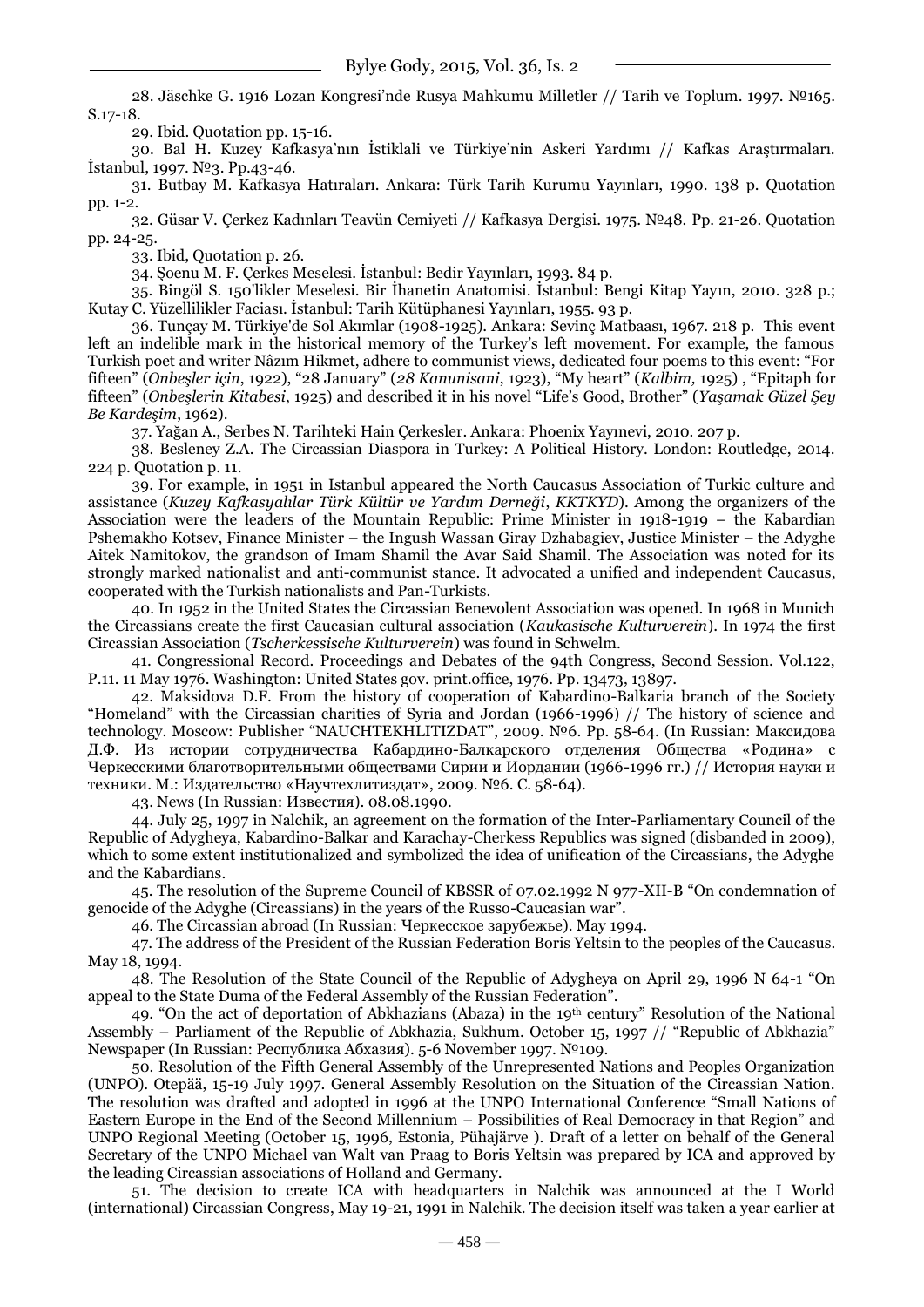the conference of the Circassian organizations, held with the active participation of the Circassian cultural centers of Holland and FRG in the Netherlands. In 1994 the ICA became a member of the UNPO.

52. Press Release HR/CN/777, 31 March 1997.

53. E / CN.4 / Sub.2 / 1998/18 dated 6 July 1998.

54. Report on the 16th session of the Working Group on Indigenous Populations (published by UNPO: http://www.unpo.org/article/207).

55. HR/SC/98/26, 21 August 1998.

56. In 1989, after almost ten-year break in the work the North Caucasian Cultural Association (*Kuzey Kafkasya Kültür Derneği*) resumed its activity in Turkey. In 1991, fourteen North Caucasus cultural associations formed Coordinating Council of Caucasian Associations (*Kafkas Dernekleri Koordinasyon Kurulu, KAF-KUR*). In 1993 it was decided to create a single Caucasian Association (*Kafkas Derneği, KAF-DER*) from 21 organizations (later 35).

57. BakiyevA.Sh. Circassian civilization: dis. ... Cand. hist. Sciences: 07.00.07. Nalchik, 1998. 297 p. (In Russian: Бакиев А.Ш. Адыгская цивилизация: дис. … канд. ист. наук: 07.00.07. Нальчик, 1998. 297 с.).

58. Agrba B.S., Khotko S.Kh. The "Island" Circassian civilization. Features of historical and cultural identity of the country of the Circassians. Maikop: GURIPP "Adygea", 2004. 48 p. (In Russian: Агрба Б.С., Хотко С.Х. «Островная» цивилизация Черкесии. Черты историко-культурной самобытности страны адыгов. Майкоп: ГУРИПП «Адыгея», 2004. 48 с.).

59. Petersson, Vamling. Op. cit. Quotation p. 11.

60. "Concerning the General Principles of the Organization of Local Government in the Russian Federation". 06.10.2003.

61. When in 2010 the North Caucasian Federal District was created, as a result of which Adygheya remained a part of the Southern Federal District, in the media again a series of publications on the ongoing official policy of "artificial division of the one people" arose.

62. Lopes T.F. End Game or New Game to the Circassian Ethnonational Agenda? [Electronic resource] // Strategic Outlook. URL: www.strategicoutlook.org/caucasus/news-end-game-or-new-game-to-thecircabian-ethnonational-agenda.html (accessed: 10.01.2015).

63. Here the spectrum of requirements of the Circassian activists extends from the "creating the Great" Cherkessia‖ up to expanding the sovereignty of republics with the Circassian population within the Russian Federation.

64. Zhemukhov S. The birth of modern Circassian nationalism // Nationalities Papers: The Journal of Nationalism and Ethnicity. 2012. Vol. 40, №4. Pp. 503-524. Quotation p. 505. For the definitions of the Circassian question by Russian researchers see: Borov. Op. Cit.

65. See: www.hekupsa.com, www.nosochi2014.com, www.circassiangenocide.com, www.circassiangenocide.info, www.may21.org and many others.

66. Such as: www.facebook.com/NoSochi2014, www.facebook.com/NoSochiOlympics2014, www.facebook.com/May21org, www.facebook.com/WalterRichmondTheCircassianGenocide, and many others.

67. Tsybenko S.N. The perception of the Caucasian war of the 19th century and its results in social networks // Humanities and Social Sciences. 2014. №5. Pp. 290-299. (In Russian: Цибенко С.Н. Восприятие Кавказской войны XIX века и ее итогов в социальных сетях // Гуманитарные и социальные науки. 2014. №5. С. 290-299).

68. Hansen L.F. Renewed Circassian Mobilization in the North Caucasus. 20-years after the Fall of the Soviet Union // Journal on Ethnopolitics and Minority Issues in Europe. 2012. Vol. 11, №2. P. 103–135. Quotation p. 103.

69. For details see: Tsibenko V.V. "The War of Conferences" in Russia and Turkey: the Circassian Dimension // Asian Social Science. Canadian Center of Science and Education. 2015 [In print].

70. In particular, July 30, 2011 the government of Georgia made a decision on the construction of a memorial to victims of the Circassian genocide that has important symbolic significance. Six months later on the 16th of February, 2012, in Tbilisi under the auspices of the Ministry of Culture of Georgia the Circassian Cultural Center was opened.

71. Tsibenko V.V., Tsibenko S.N. Circassian Web Resources: Structural Features, Dynamics of Development, Content Aspects // Scientific Thought of the Caucasus. №2. 2015 [In print]. (In Russian: Цибенко В.В., Цибенко С.Н. Черкесские веб-ресурсы: структурные особенности, динамика развития, содержательные аспекты // Научная мысль Кавказа. №2. 2015).

72. Shenfield S. Prospects and Dangers of Circassian Nationalism [Electronic resource] // Johnson's Russia List. Research and Analytical Supplement. Special Issue: the Circassians. May 2008. № 42. URL:http://stephenshenfield.net/archives/research-jrl/96-special-issue-no-42-may-2008-the-circassians (accessed: 10.01.2015).